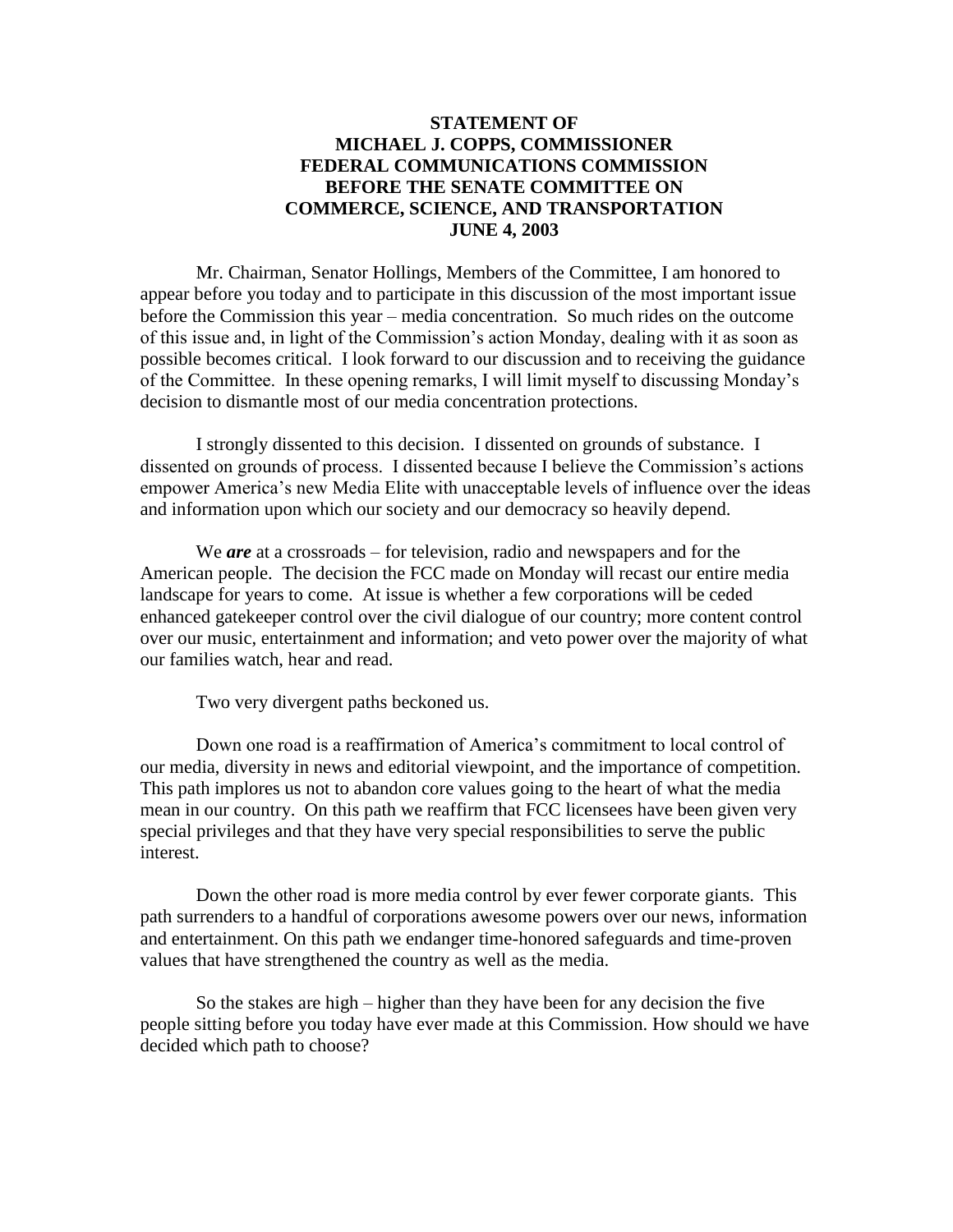We should have begun by examining the law. What does the law tell us? The Communications Act tells us to use our rules to promote localism, diversity and competition. It reminds us that the airwaves belong to the American people, and that no broadcast station, no company, no single individual owns an airwave in America. The airwaves belong to all the people. The law tells us that the last time Congress legislated on this topic -- and keep in mind this was only seven years ago, not in the 1940s or the 1960s, but in 1996 -- it thought that restrictions on how large a single media corporation could get and how much power one company could amass were important and necessary. And the Supreme Court has upheld media protections, stating that "it is the purpose of the First Amendment to preserve an uninhibited marketplace of ideas in which truth will ultimately prevail, rather than to countenance monopolization of that market, whether it be by the Government itself or a private licensee." Speaking of jurisprudence, I am often reminded of Judge Learned Hand's admonition that "The hand that rules the press, the radio, the screen, and the far-spread magazine, rules the country." Those words come down through the years with shining clarity and continuing relevance.

We should then have looked deeply at the world of experience. What practical, real world experience do we have to guide us? Radio deregulation gives us powerful and relevant lessons. When Congress and the Commission removed radio concentration protections, we experienced massive, and largely unforeseen, consolidation. We saw a 34 percent reduction in the number of radio station owners. Diversity of programming suffered. Homogenized music and standardized programming crowded out local and regional talent. Creative local artists found it evermore difficult to obtain play time. Editorial opinion polarized. Competition in many towns became non-existent as a few companies bought up virtually every station in the market. This experience should *terrify* us as we consider visiting upon television and newspapers what we have inflicted upon radio. "Clear Channelization" of the rest of the American media will harm our country.

We should, finally, have sought out the counsel and wisdom of the American people. Commissioner Adelstein and I have attended public hearings across the country with conservatives and liberals, broadcasters and creative artists, concerned parents and civil rights activists, church leaders and educators. Our Commission has seen close to three quarters of a million people register their views – more than for any proceeding in Commission history. And in a nation that can be deeply divided on important issues, these citizens are uniquely unanimous on the question of whether this Commission should allow further media concentration. They are *screaming* that we should protect local broadcasting, diversity of programming and opinion, and the ability to compete with the huge companies. We should heed their conservatism – their urgent call to refrain from abandoning time-honored protections when so much is at stake and so much is unknown about the consequences of what we are doing here today.

The majority instead chose radical deregulation – perhaps not quite so radical as originally intended a year ago before Americans found out what was going on and began to speak out – but radical nevertheless. This decision allows a corporation to control three television stations in a single city. *Why does any company need to control three television stations anywhere?* The decision allows the giant media companies to buy up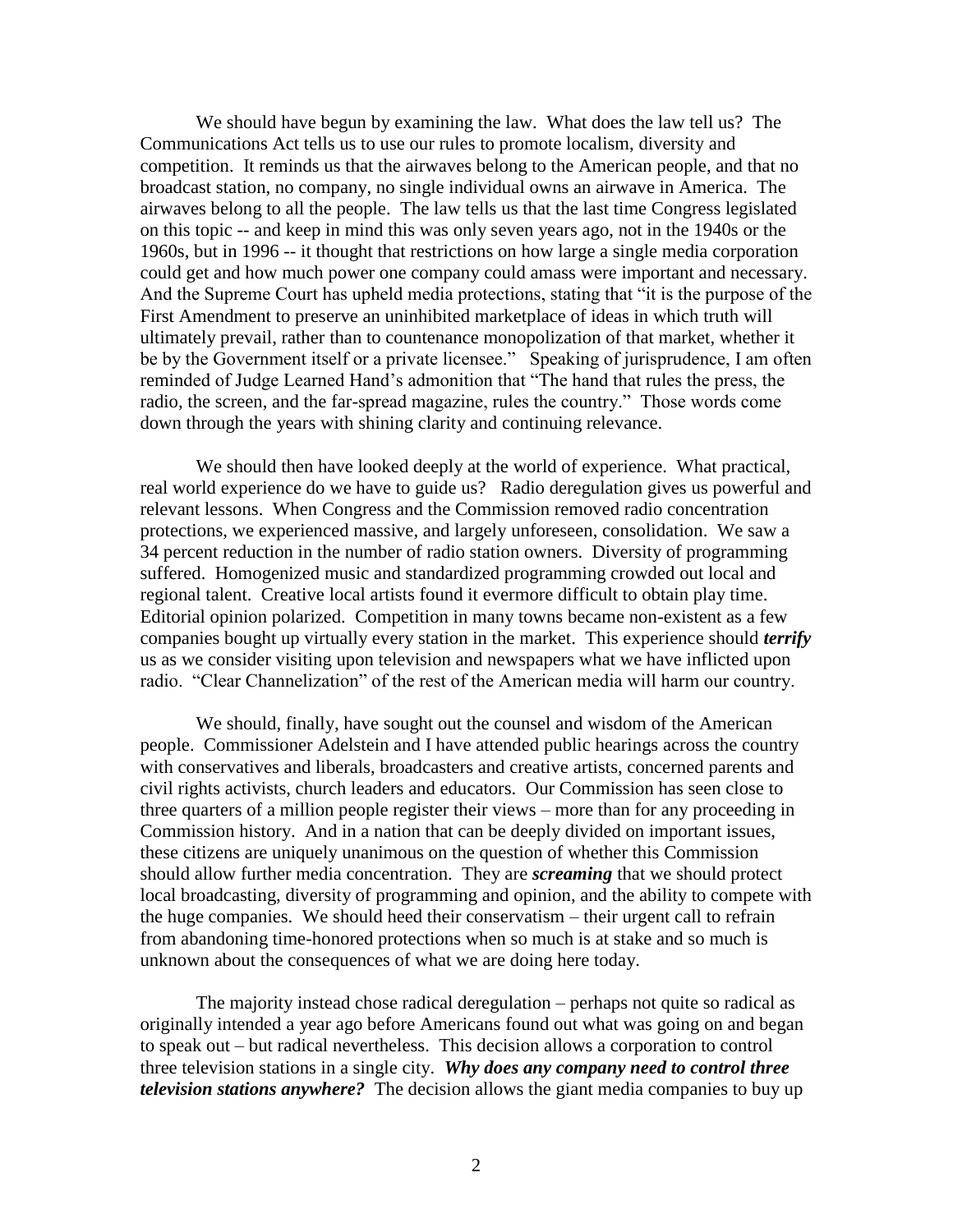the remaining local newspaper and exert massive influence over a community by wielding three TV stations, eight radio stations, the cable operator, plus the already monopolistic newspaper. The decision further allows the already massive television networks to buy up even more local TV stations, so that they could control up to an unbelievable 90 percent of the national television audience. Where are the blessings of localism, diversity and competition here? *I see centralization, not localism; I see uniformity, not diversity; I see monopoly and oligopoly, not competition.*

Will the vaunted 500-channel universe of cable TV save us? Well, 90 percent of the top cable channels are owned by the same giants that own the TV networks and the cable systems. More channels are great. But when they're all owned by the same people, cable doesn't advance localism, editorial diversity or competition. And those who believe the Internet alone will save us from this fate should realize that the dominating Internet news sources are controlled by the same media giants who control radio, TV, newspapers and cable.

Some would have us believe that this was merely an ordinary examination of our rules that we conduct every two years. Let's not kid ourselves. This was the granddaddy of all reviews. It sets the direction for how the next review will get done and for how the media will look for many years to come. I have seen the concern, the deep feeling and outright alarm on the faces of people who have come out to talk to Commissioner Adelstein and me all across this country. Are they emotional? You bet. And I think they are going to stay that way until we get this right.

Why did the Commission get this so wrong? Good, sustainable rules are the result of an open administrative process and a serious attempt to gather all the relevant facts. Bad rules and legal vulnerability result from an opaque regulatory process and inadequate data. Unfortunately, today's rules fall into the latter camp. This proceeding has been run as a classic inside-the-Beltway process with too little outreach from the Commission and too little attention paid to the public. This is the way the Commission usually does business, we are told. Well, I submit this is too important to be treated on a business-as-usual basis. So Commissioner Adelstein and I traveled across the country to attend as many hearings and forums as we could.

I am also troubled that the Commission refused to publicly disclose the rules before voting on them. What possible harm can come from transparency? How can telling Congress and the public what we plan to do possibly be bad? Isn't the animating spirit of our "notice and comment" procedure to make sure our people know as much as possible about the specifics of what is being proposed?

Even with incomplete information, the public reaction against the proposed changes has been unlike anything the FCC has ever experienced. Of the nearly three quarters of a million comments we have received, nearly all oppose increased media consolidation – over 99.9 percent.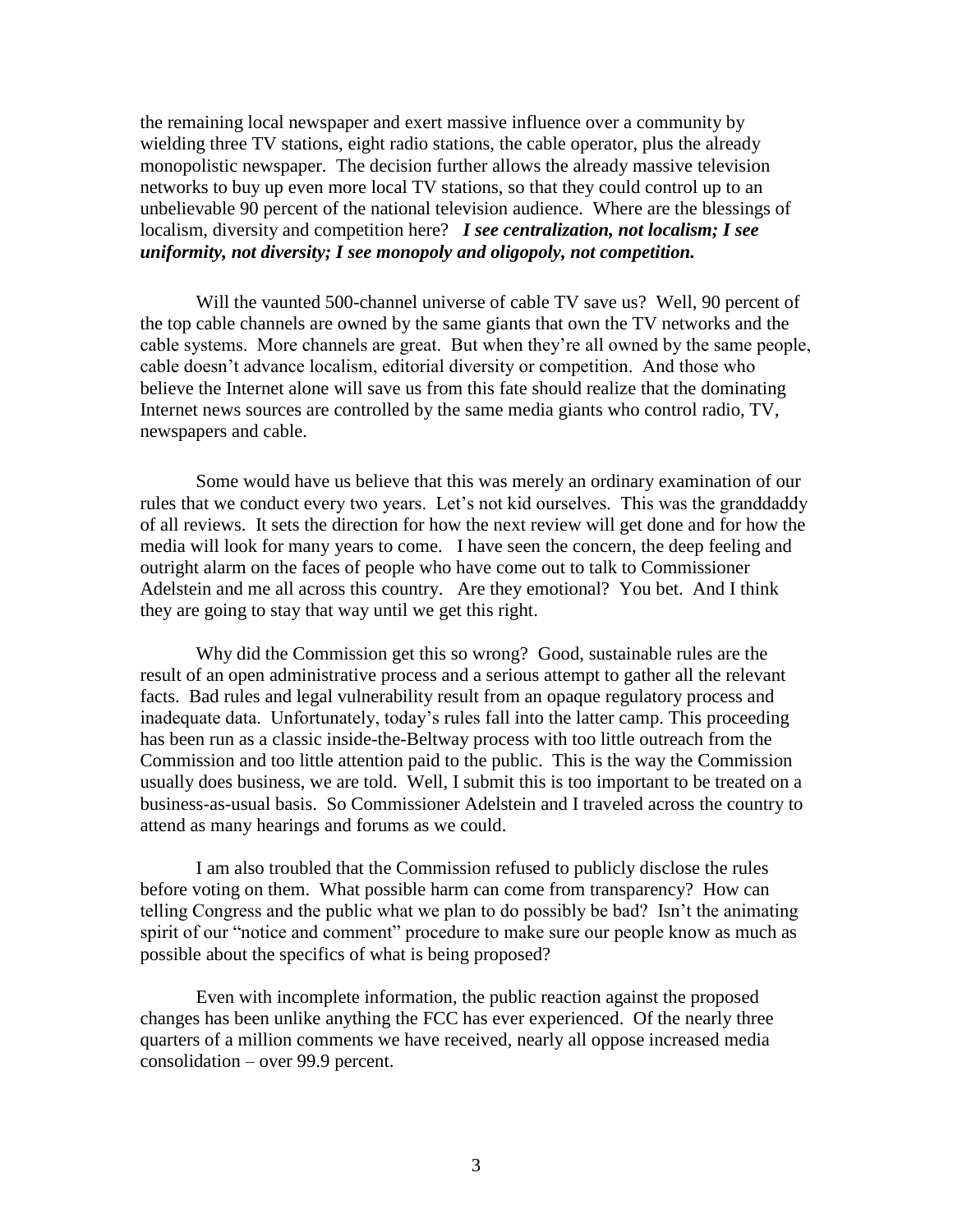We've heard bipartisan concern from more than 150 Members of Congress, including a majority of this Committee, as well as the Congressional Black Caucus, the Congressional Hispanic Caucus and the Congressional Asian Pacific American Caucus, asking us to slow down and put these proposals out for public comment before we vote.

Dozens of organizations have weighed in with their concerns about media concentration. Among others, we have heard from Children Now, the Writers Guild of America, the Parents Television Council, the Communications Workers of America, AFTRA. the National Association of Hispanic Journalists, the National Association of Black Journalists, the Conference of Catholic Bishops, the Center for the Creative Community, Common Cause, the American Civil Liberties Union, the National Rifle Association, the American Civil Liberties Union, the National Organization for Women, the Family Research Council, the National Association of Black Owned Broadcasters, Rainbow Push, the Media Access Project, Consumers Union, the Consumer Federation of America, Move On, the Center for Digital Democracy, United Church of Christ, the Minority and Media Telecommunications Council, the Leadership Conference on Civil Rights, and many, many more across a broad political and geographic spectrum. City councils across this country in such places as Chicago, Seattle, Philadelphia, San Francisco, Atlanta, and Buffalo, as well as a whole state -- Vermont -- have gone on record against media concentration. Note, please, that several of these are cities where Big Media would have us believe that all is well with the consolidation they have introduced.

As Brent Bozell of the Parents Television Council so aptly put it, "When all of us are united on an issue, then one of two things has happened. Either the Earth has spun off its axis and we have all lost our minds or there is universal support for a concept." Well, it's the concept – a transcending, nationwide concept.

The FCC is not, of course, a public opinion survey agency. Nor should we make our decisions by weighing the letters, cards and e-mails "for" and the letters, cards and emails "against" and awarding the victory to the side that tips the scale. But even this independent agency is part of our democratic system of government. And when there is such an overwhelming response on the part of the American people and their representatives in Congress assembled, we ought to take notice. Here the right call is to take these proposals, put them out for comment and then -- only then -- call the vote. The spirit underlying the "notice and comment" procedure of independent agencies is that important proposed changes need to be seen and vetted before they are voted. We haven't been true to that spirit.

And what did we vote on? The majority allows TV networks to control up to 45 percent of the national audience – up to 90 percent once the strange decision to keep the UHF discount is considered. This decision is made without an adequate explanation for why 45 percent is not just an arbitrary number pulled out of a hat, and despite exhaustive and largely uncontested evidence supporting the existing cap by local broadcasters. I frankly doubt the courts will be impressed.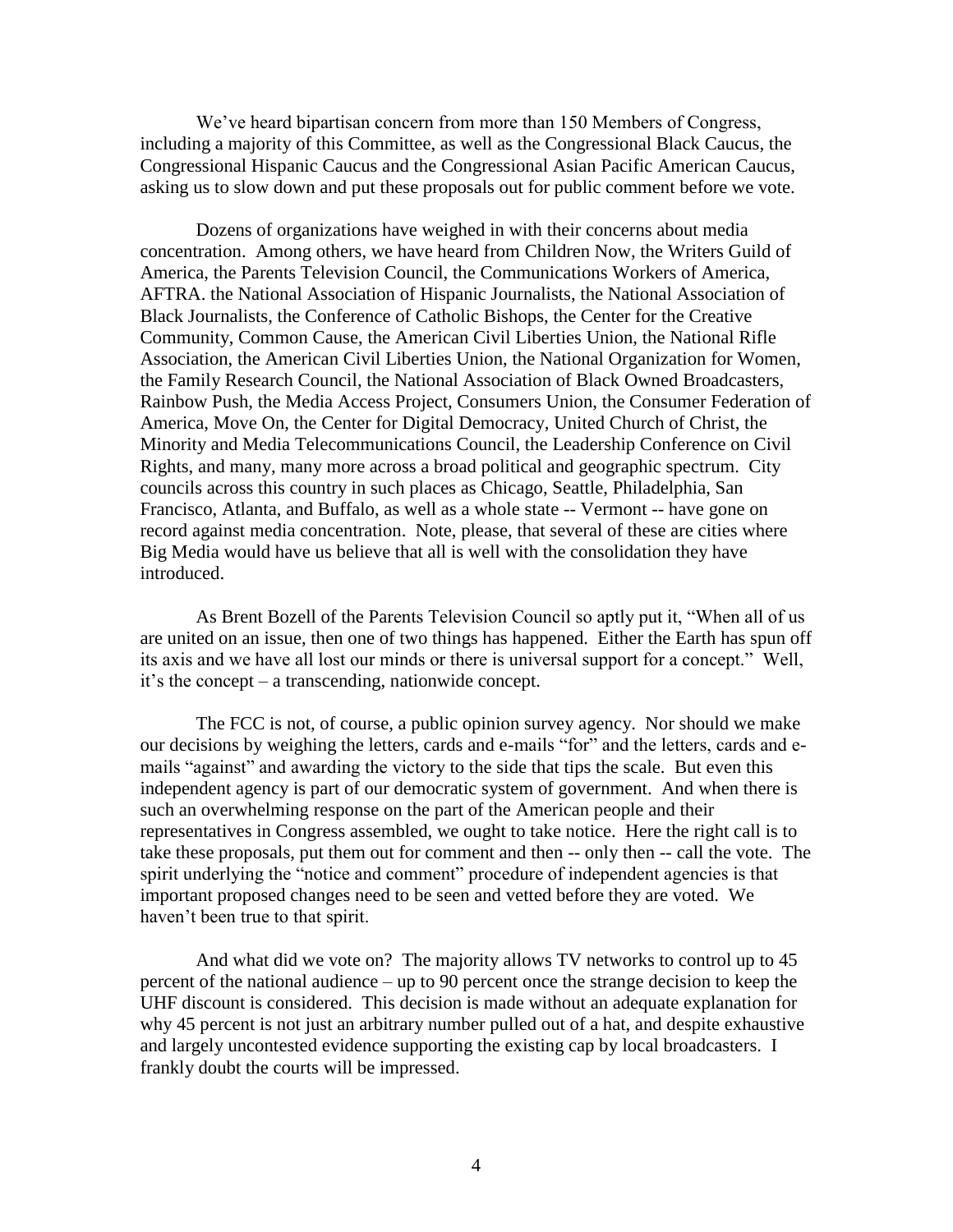Merrill Lynch predicts this decision will result in a "Gold Rush" where the national networks buy up the remaining local broadcasters. The newspapers, on the morning after Monday's vote, were filled with speculation of what kinds of deals, mergers and swaps would now take place.

Some have argued that free over-the-air television is doomed unless we allow more concentration. The facts tell a different story. The networks not only reach consumers over the air through their own highly profitable stations and through affiliates, but they are also guaranteed carriage to cable subscribers. Indeed, they own much of cable. The networks command an enormous advertising premium, recently receiving a record \$9.4 billion in up-front prime-time advertising for the next season. They have ownership in most of their profitable programs, and these are subsequently put into syndication or "repurposed" – the fancy new term for a re-run. This argument that the only way for the poor among us to continue receiving free, over-the-air television is to allow already powerful networks to grow more powerful would have been better left unsaid.

The majority inexplicably, maintains the UHF Discount. Under the UHF Discount, UHF TV stations are considered to reach only 50 percent of the households that VHF TV stations reach for purposes of determining whether a company has exceeded the national cap. Once upon a time, that was warranted. The Commission found that over-the-air UHF stations reached fewer viewers than VHF stations because their signals were different. But UHF and VHF stations reach an identical number of viewers when delivered over cable TV facilities. Today, over 85 percent of consumers receive their signal from cable and DBS. Program carriage requirements ensure that cable consumers receive the UHF signal, and DBS operators are required to carry all UHF stations in any market where they carry any local channel.

With 85 percent of Americans experiencing no difference between UHF and VHF stations, the discount no longer makes sense. Eliminating the entire discount may be warranted, but at a minimum it requires replacement with a number that reflects the reality of today's technology and marketplace.

The more you dig into this Order, the worse things get. The Order finds:

- That further concentration in already highly-concentrated markets is acceptable.
- That in a town with only four TV stations, it is acceptable for the top-rated television station to buy the only daily newspaper.
- That consolidation going forward will enhance news programming, despite considerable record evidence showing that increased concentration more often than not reduces quality news.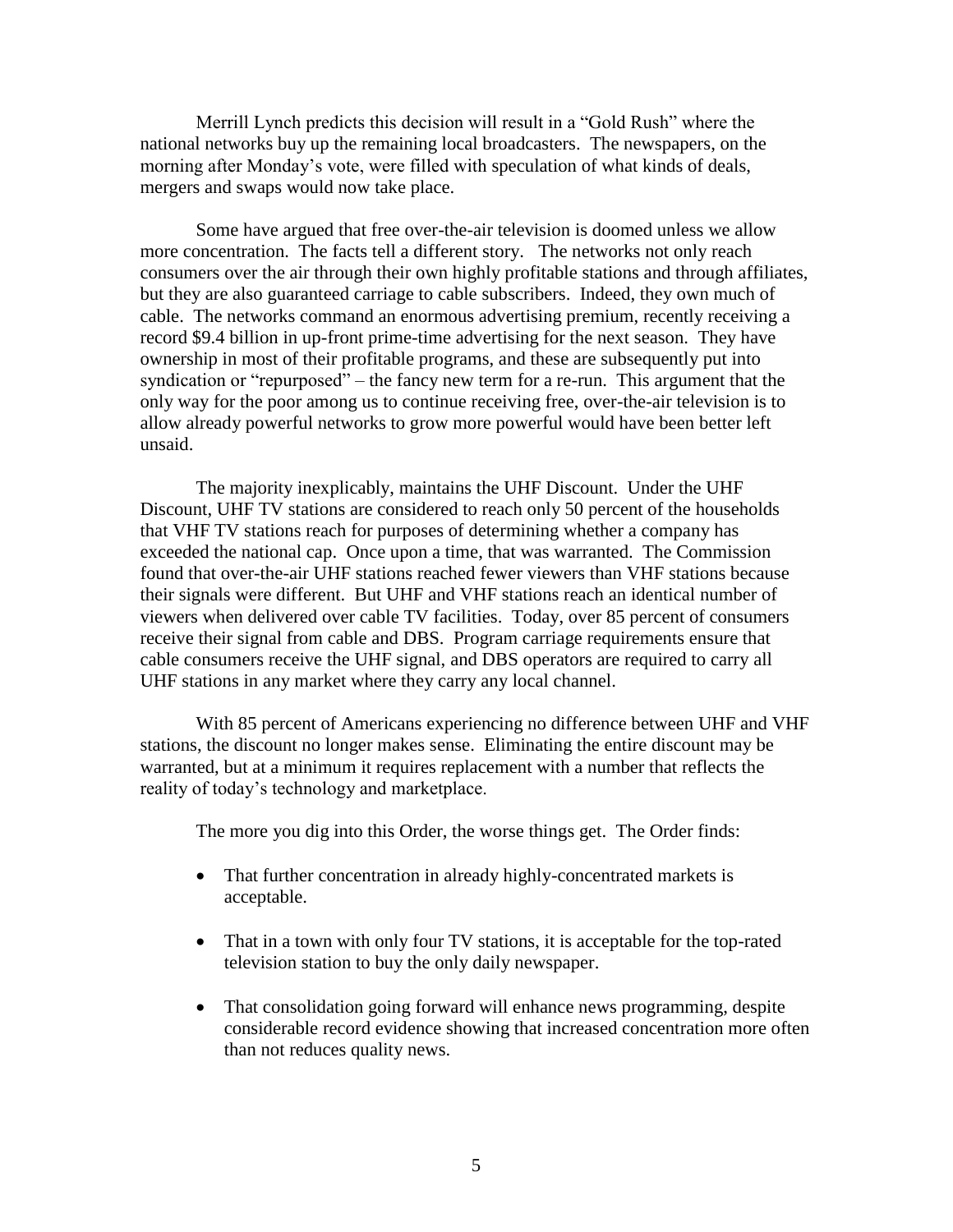There are other things this order could have done. Commenters addressed the need to require more independent programming on our airwaves so that a few conglomerates do not act anti-competitively to control all of the creative entertainment that we see. These proposals should have received the serious attention they deserve in *this* decision. Over the past decade, we have witnessed a substantial increase in the amount of programming owned by the networks. In addition to the obvious loss of diversity, this has also entailed the loss of thousands of jobs, including creative artists, technicians and many, many others. Years ago, we had protections against this kind of program ownership. Now that the majority is loosening outlet ownership rules, we ought to be looking at the consequences of having no limits on who owns the programming.

The Order could have addressed having a legitimate license renewal process to partially protect against the risks of further consolidation. The system has degenerated into one of basically post-card license renewal. Unless there is a major complaint pending against a station, its license is almost automatically renewed. A real, honest-togoodness license renewal process, predicated on advancing the public interest, might do more for broadcasting than all these our other rules put together.

The Order could have considered the impact of media concentration on local broadcasters. As I have traveled across the country, I have spoken to local broadcasters. We should recognize and reaffirm the proud heritage of local broadcasters, most of who are strongly committed to serving the public interest. Unfortunately, consolidation has already meant that broadcasters are less and less captains of their own fate and more and more captives to Wall Street and Madison Avenue expectations. Increasing consolidation threatens their very survival. Media analysts expect that the only option for local broadcasters will now be to sell. They conclude that those that want to remain will face an extremely tough road. During our hearings, we heard from small broadcasters that had already been squeezed out of the market. These rule changes can only accelerate this trend. Yet, we have failed even to consider the impact on these independent broadcasters.

The Order could have analyzed the impact of media concentration on indecent and excessively violent programming. Some have suggested that there may be a link between increasing consolidation and increasing indecency on our airwaves. The Commission fails to address this issue in its analysis. It seems plausible that there is such a connection. I don't know the answer to this question. I do know this: we have no business voting until we take a serious look at the matter and amass at least a credible body of evidence.

The Order could have addressed the impact of media concentration on women and minority groups. We know that there are substantially fewer radio station owners today than there were before the rules were changed in 1996. People of color now make up less than four percent of radio and television owners. The National Association of Black Owned Broadcasters tells us that the number of minority owners of broadcast facilities has dropped by 14 percent since 1997.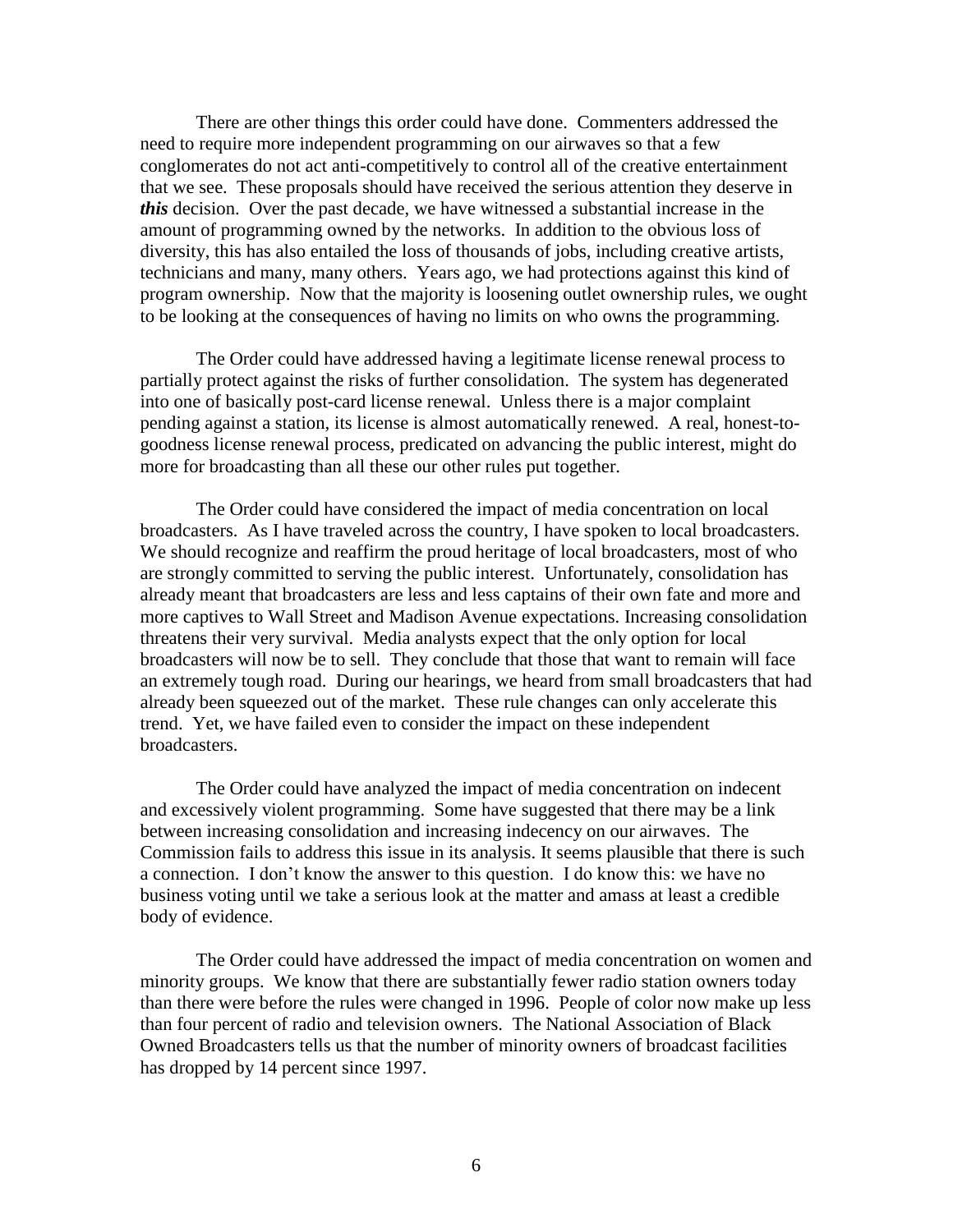We have not even attempted to understand what further consolidation means in terms of providing Hispanic Americans and African Americans and Asian-Pacific Americans and Native Americans and women and other groups the kinds of programs and access and viewpoint diversity and career opportunities and even advertising information about products and services that they need. America's strength is, after all, its diversity. *And our media need to reflect this diversity and to nourish it.*

Today's Order puts most such questions off into the future, with the exception of a curious plan to allow a small business, perhaps a minority firm, to buy a consolidated block of outlets from an incumbent who exceeds the limits. That would require deeper pockets than most such firms could afford. I would prefer to look for real opportunities for small entrepreneurs instead of encouraging them to buy large consolidated properties.

All this means that I am deeply saddened by the Commission's actions. Some have characterized the fight against this seemingly pre-ordained decision as Quixotic and destined to defeat. But I think, instead, that we'll look back at this 3-2 vote as a Pyrrhic victory.

This Commission's drive to loosen the rules and its reluctance to share its proposals with the people before we voted awoke a sleeping giant. American citizens are standing up in never-before-seen numbers to reclaim their airwaves and to call on those who are entrusted to use them to serve the public interest. In these times when many issues divide us, groups from right to left, Republicans and Democrats, concerned parents and creative artists, religious leaders, civil rights activists, and labor organizations have united to fight together on this issue. Senators and Congressmen from both parties and from all parts of the Country have called on the Commission to reconsider. The media concentration debate will never be the same. The obscurity of this issue that many have relied upon in the past, where only a few dozen inside-the-Beltway lobbyists understood the issue, is gone forever.

I didn't carry that Commission vote on Monday. Was I disappointed? Sure, of course. Am I discouraged? Not a bit. I am *encouraged*. Let me tell you why. I am encouraged that this Committee is following up so quickly with urgent oversight of Monday's vote. I am encouraged by the increased attention this issue is receiving throughout the Congress. I am encouraged that judicial avenues of redress remain open to our people, and even administrative redress through reconsideration petitions at the Commission. I'm not putting all my bets on this latter one, but I do urge my colleagues to listen anew in the weeks and months ahead.

But far more than any of this, I am encouraged by my fellow citizens. After traveling almost the length and breadth of this land and talking with thousands of people of every size, stripe and persuasion, I am convinced that the vast majority of them want, deserve, and are increasingly demanding a renewed discussion of how their airwaves are being used and how to ensure that their public property is serving the public interest. I congratulate the hundreds of thousands of people who have attended hearings, filed comments, written letters to the editor, and contacted the Commission. They have made